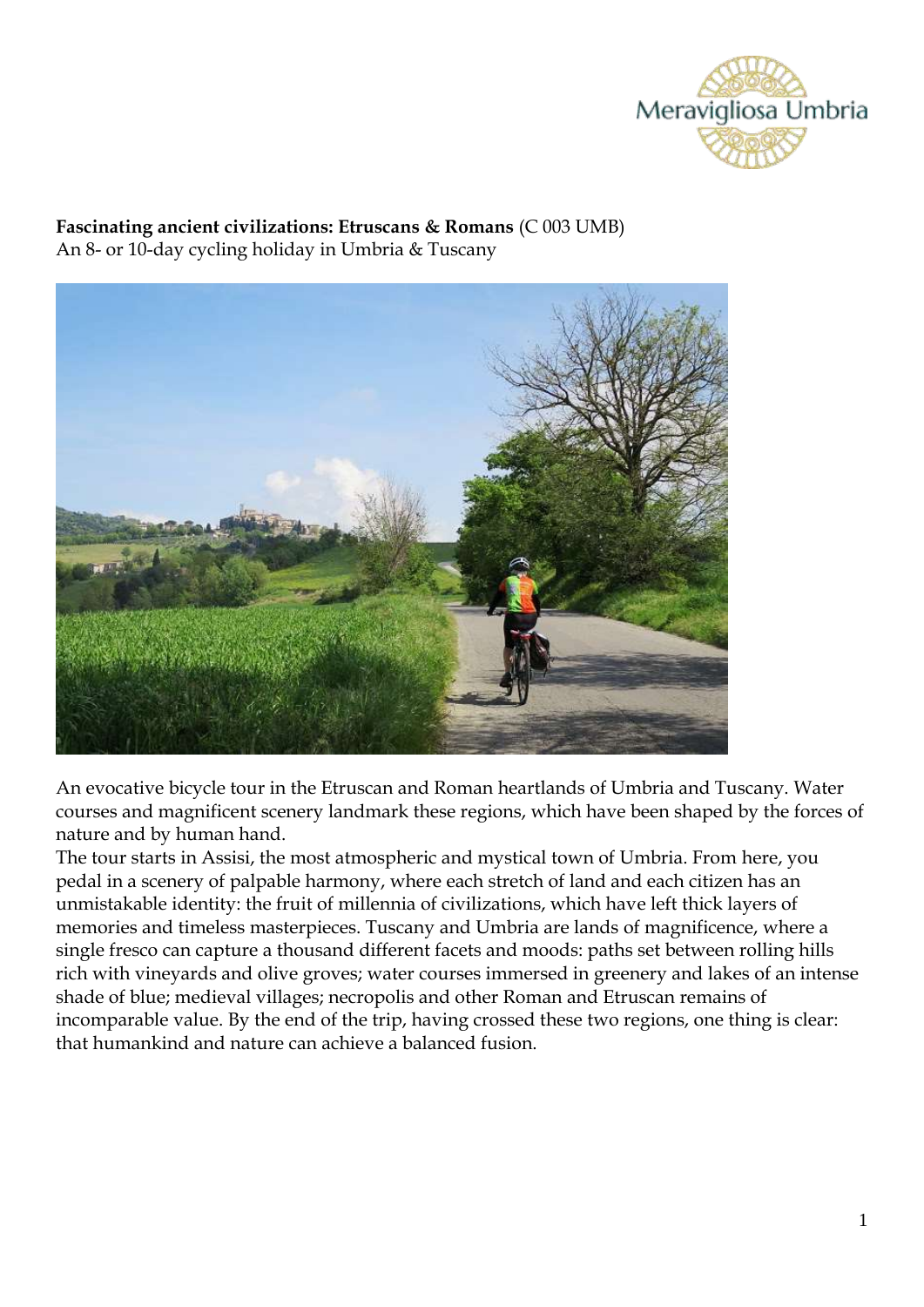

## **Period**:

Self-guided: daily from April until the end of October (other dates on request) Guided: on request

**Participants**: Minimum 2 persons (single traveller on request)

## **Difficulty:** Level 3,5

This tour is moderate to difficult: more leaning to difficult ! The 10 day tour is less strenuous because the longer stretches are divided in two. The tour is designed for those who like more challenging rides in a rolling terrain with hills. You have to be trained with a good physical condition. Cycling is an important part of the day, but there will be still time left to explore the towns you pass through. There are significant differences in height. Not suitable for children under 14.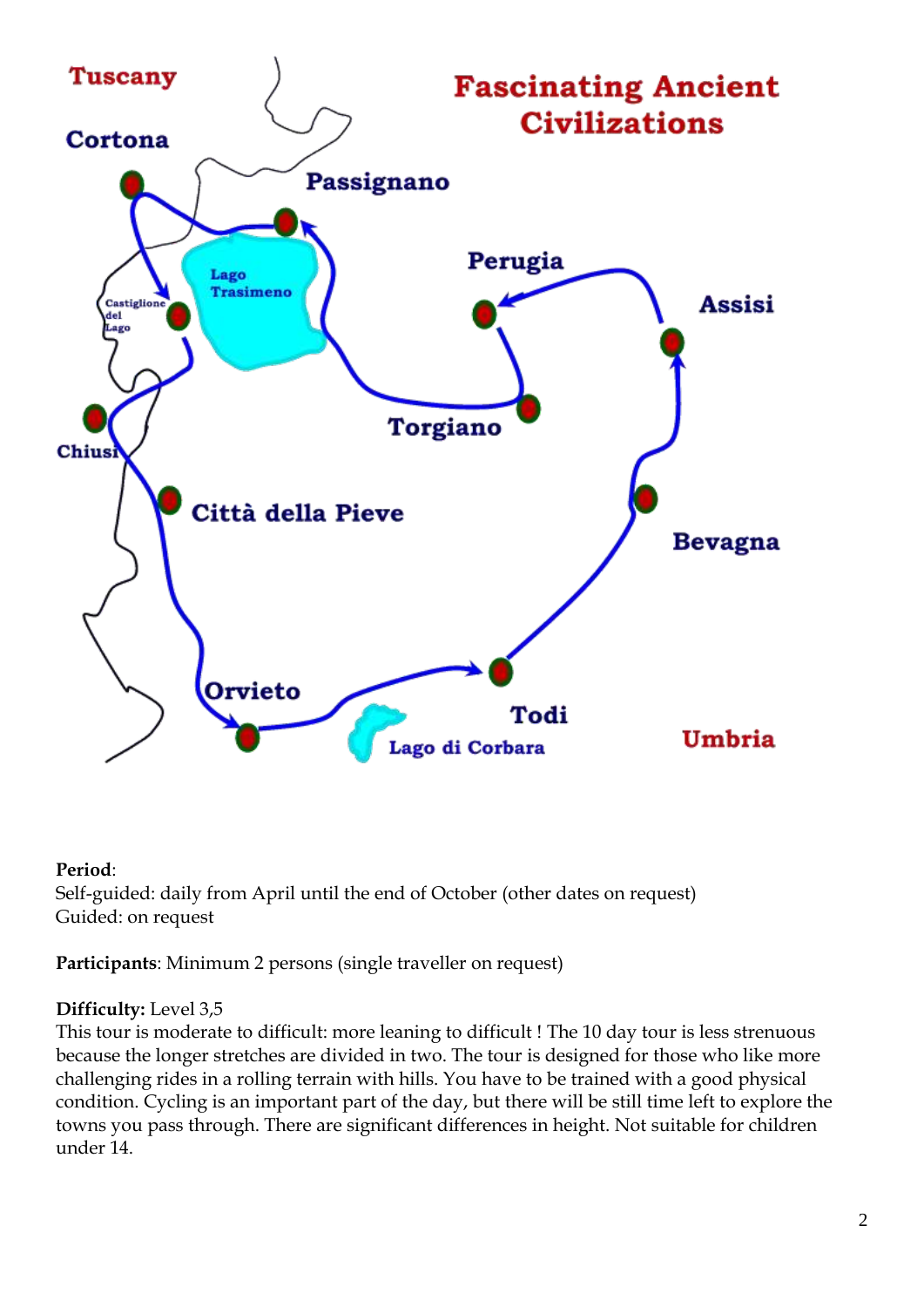### Average daily distances

8 day tour: 33 and 76 km / 20,5 and 47 miles. Total: 316-323 km / 196-200 mi 10 day tour: 32 and 64 km / 19,8 and 39,7 miles. Total: 336 km / 209 mi



| Program 8 days                             | Program 10 days                                        |  |
|--------------------------------------------|--------------------------------------------------------|--|
| Day 1 arrival Assisi                       | Day 1 arrival Assisi                                   |  |
| Day 2 to Perugia (30,4 km/18,9 mi)         | Day 2 to Perugia (30,4 km/18,9 mi)                     |  |
| Day 3 to Passignano (64 km/39,7 mi)        | Day 3 to Passignano (64 km-39,7 mi)                    |  |
| Day 4 to Castiglione (51 km/31,8 mi)       | Day 4 to Castiglione (51 km/31,8 mi)                   |  |
| Day 5 to Orvieto (69,8 km/ 43,4 mi or 72,6 | Day 5 to Città della Pieve (30,4 km/18,9)              |  |
| km / 45.1 mi                               | mi)                                                    |  |
| Day 6 to Todi (45,4 km / 28,2 mi)          | Day 6 to Orvieto $(42,8 \text{ km} / 26,6 \text{ mi})$ |  |
| Day 7 to Assisi (54,7 km / 34 mi)          | Day 7 to Todi (45,4 km / 28,2 mi)                      |  |
| Day 8 departure                            | Day 8 to Bevagna (33,1 km / 20,6 mi)                   |  |
|                                            | Day 9 to Assisi (36,7 km / 22,8 mi)                    |  |
|                                            | Day 10 departure                                       |  |

# **Daily Program 8-day tour**

## **Day 1 Individual arrival at Assisi**

You arrive at your hotel in Assisi, a medieval town of global renown. The town is rich in both famous and lesser-known artistic treasures. Embraced within its old town walls on the slopes of Mount Subasio. Assisi is a magical place and the fact that it has hardly changed since ancient times has preserved its charm. You cannot miss the opportunity to admire the Basilica of St. Francis, an architectural masterpiece that consists of two churches, one above the other, and is brimming with frescoes by great masters such as Giotto, Cimabue and Simone Martini. To appreciate fully this historical town it is also worth visiting historical sites dating back to the Roman period, such as the Roman Forum with its archaeological remains and the Temple of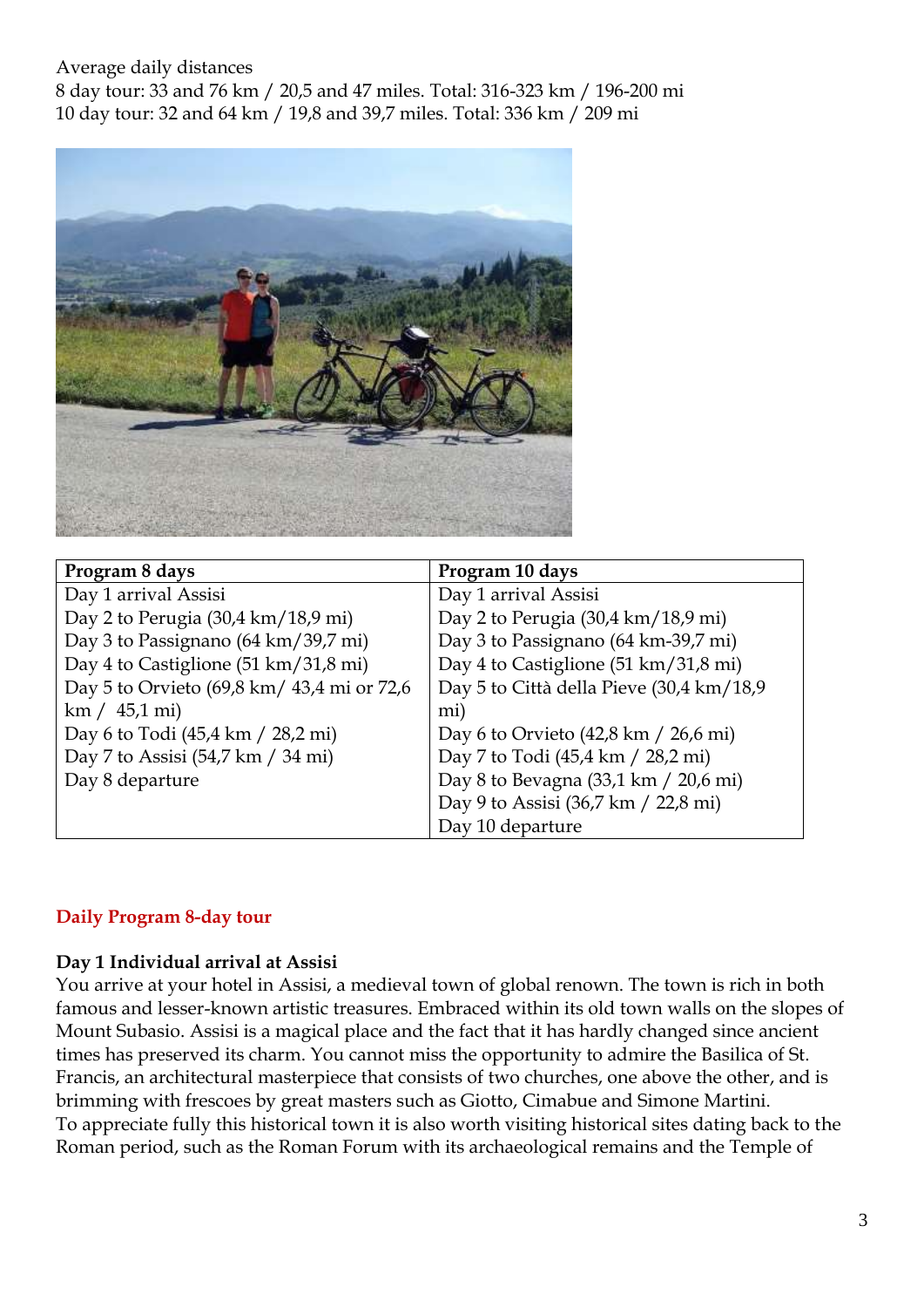Minerva. Wander the narrow streets and allow yourself to be enchanted by the beauty of all the town's buildings, both sacred and secular. The magic of this town can also be felt in the evening, sipping a glass of wine in one of the characteristic local wine bars, or at night when you wander the tastefully lit streets and alleys.

At the end of the afternoon, there is the briefing and bike setting Your overnight stay is in Assisi at a \*\*\* hotel or \*\*\*\* star hotel

## **Day 2 Assisi – Perugia (Ponte San Giovanni)**

Following quiet roads dominated by hills covered with vineyards and olive groves, you arrive at Ponte S. Giovanni, located at the foot of Perugia. Here you can visit the Ipogeo dei Volumni, which is an Etruscan tomb site discovered in 1840 and now classified as one of the most important monuments of the Etruscan period. This site, along with many other findings, is part of the Palazzone Archaeological Park. From Ponte San Giovanni you can also visit the old town centre of Perugia by public transport. In just 15 minutes you are in the heart of Etrusca Perusia (Perugia) and you can appreciate the extraordinary Etruscan civilisation by visiting the Etruscan Well (Pozzo Etrusco) and the necropolis in the suburbs as well as stopping to admire the old town walls and arches. Perugia is an eclectic and particularly beautiful city, which is rich in culture, architectural monuments, events, shops and characteristic wine bars where you can taste the famous Umbrian wines. Overnight stay in \*\*\*\* star hotel in Ponte San Giovanni.

Distance: 30,4 km / 18,9 mi Ascent/Descent: +293m – 495m



## **Day 3 Ponte San Giovanni – Passignano on Trasimeno Lake (64 km / 39,7 mi)**

To reach Passignano you cycle along roads, from which you enjoy a panorama of the rolling green hills. Passignano is located on the gently sloping northern shores, where the lake meets the rocks. The town is often referred to as 'l'isola felice' ("the happy island") because it is a meeting place for nature and history, art and folklore, peace and vitality.

It was along these north shores, between Malpasso and Passignano, that the epic battle between the Carthaginians and the Romans took place; the battle which marked the beginning of the legendary 20 year war between Hannibal and the Romans. Overnight stay in Passignano at a \*\*\* hotel or \*\*\*\* with pool and room with lake view.

Distance: 64 km / 39,7 mi Ascent/Descent: +602m –540m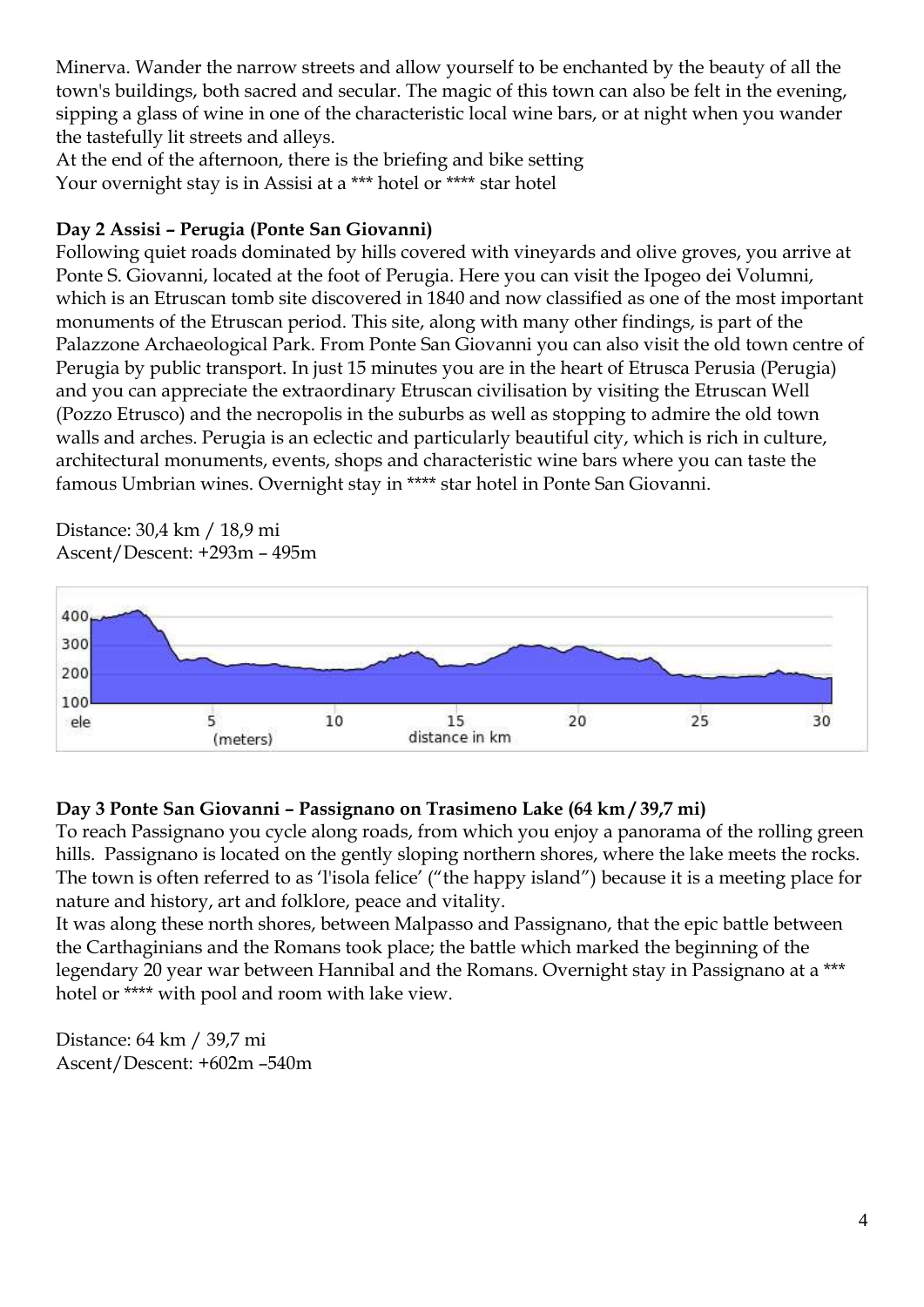



#### **Day 4 Passignano – Cortona - Castiglione del lago**

In the morning, you leave Passignano to head for Castiglione del Lago, a charming village at the western shore of Lake Trasimeno. Your journey through Tuscany begins here, in the farmlands of the Val di Chiana. Your route crosses a number of 'food trails' - cheese, fruit, olive oil, wine and Chianina beef - adding flavour to the list of attractions alongside history, art and water. Your Etruscan journey continues through legends and mysteries, ancient town walls and necropolis such as those of Cortona. This town is well worth exploring. Enjoy it in all its aspects. There is something of interest for everyone: art, food & wine and shops.

Castiglione del lago is built on a promontory and from the old centre; you have a nice view over the lake and its islands. Evidence can be found in the town of both Etruscan and Roman origins. There is also the 6th century castle Rocca Leone, built by Emperor Frederick II. The town is a real meeting place for the inhabitants of the surrounding villages. Overnight stay in Castiglione del Lago in a \*\*\* hotel or a B&B the Charme

Distance: 51,1 km / 31,8 mi Ascent/Descent: +548m –512m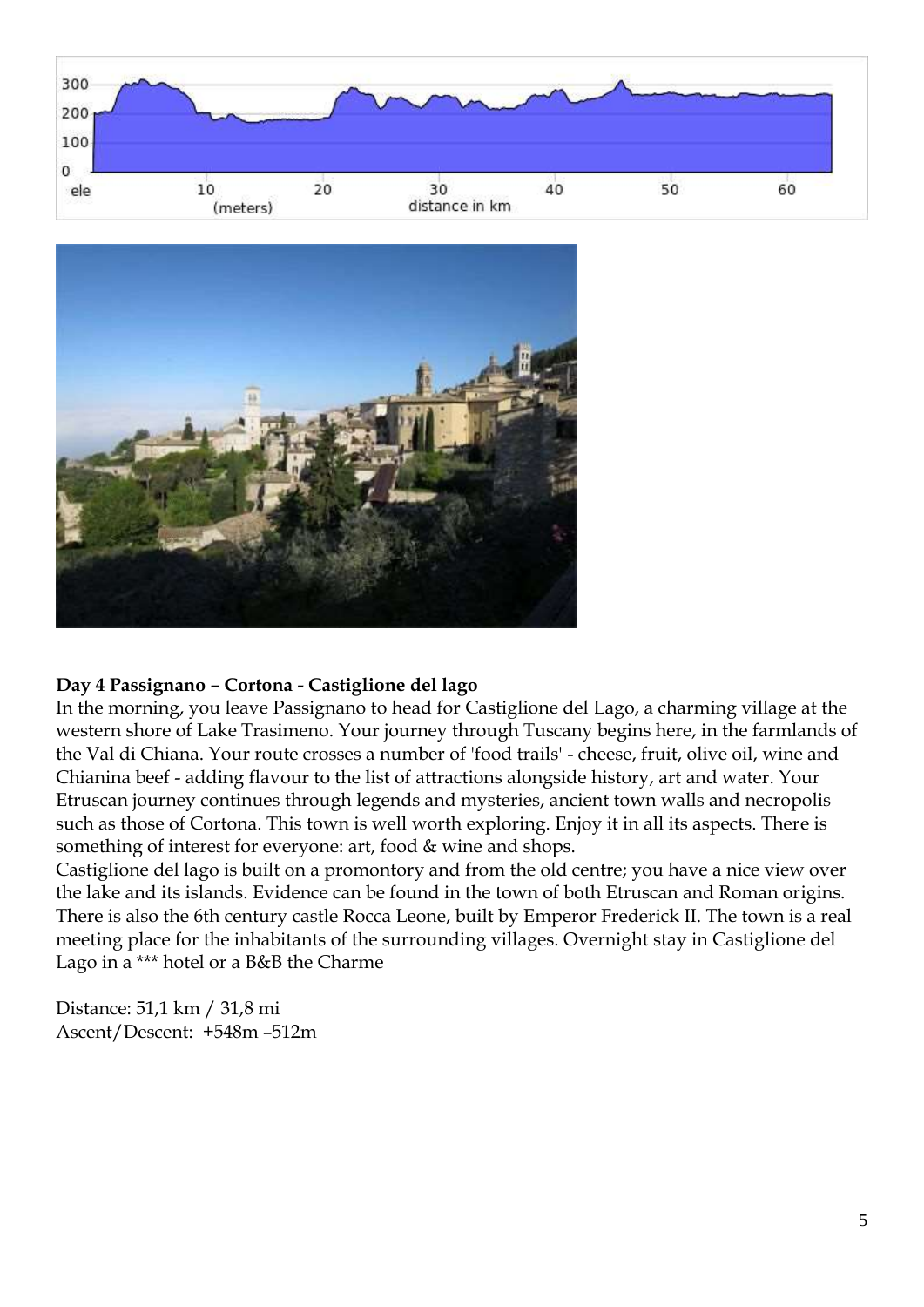

# **Day 5 Castiglione del Lago – Chiusi – Orvieto**

The first part of this stretch offers you some wonderful atmospheric scenery. You pedal immersed in a green landscape hilly landscape with glimpses of Trasimeno Lake and Chiusi Lake. You can decide to make a detour and visit Chiusi, which rises on a hill on the southern side of the Valdichiana. Between 7th and 5th century B. C. Chiusi got to its greatest splendour under the King Porsenna's domination. Among the most interesting monuments to see in Chiusi we point out: the Cathedral, the Chiesa di San Francesco, the Bishop's Palace, the Museo della Cattedra, the remains of the Fortress and Porsenna's labyrinth. You then climb up to Città della Pieve, where are several important monuments from the 13th to 17th centuries. The town is the homeland of Perugino, the Maestro of Raphael. The city retains some of his most important works. Pedalling along a route with rises and dips until you reach Orvieto, an ancient town rich in art and culture. It is certainly worthwhile to book an extra night in this lovely town to dedicate to its old town centre. Your overnight stay is in the historical centre of Orvieto at a \*\*\* star hotel or \*\*\*\* star

#### Route NOT passing Chiusi:

Distance: 69,8 km / 43,4 mi Ascent/Descent: +1223m –1209m



Route passing Chiusi: Distance: 72,6 km / 45,1 mi Ascent/Descent: +1337m –1321m

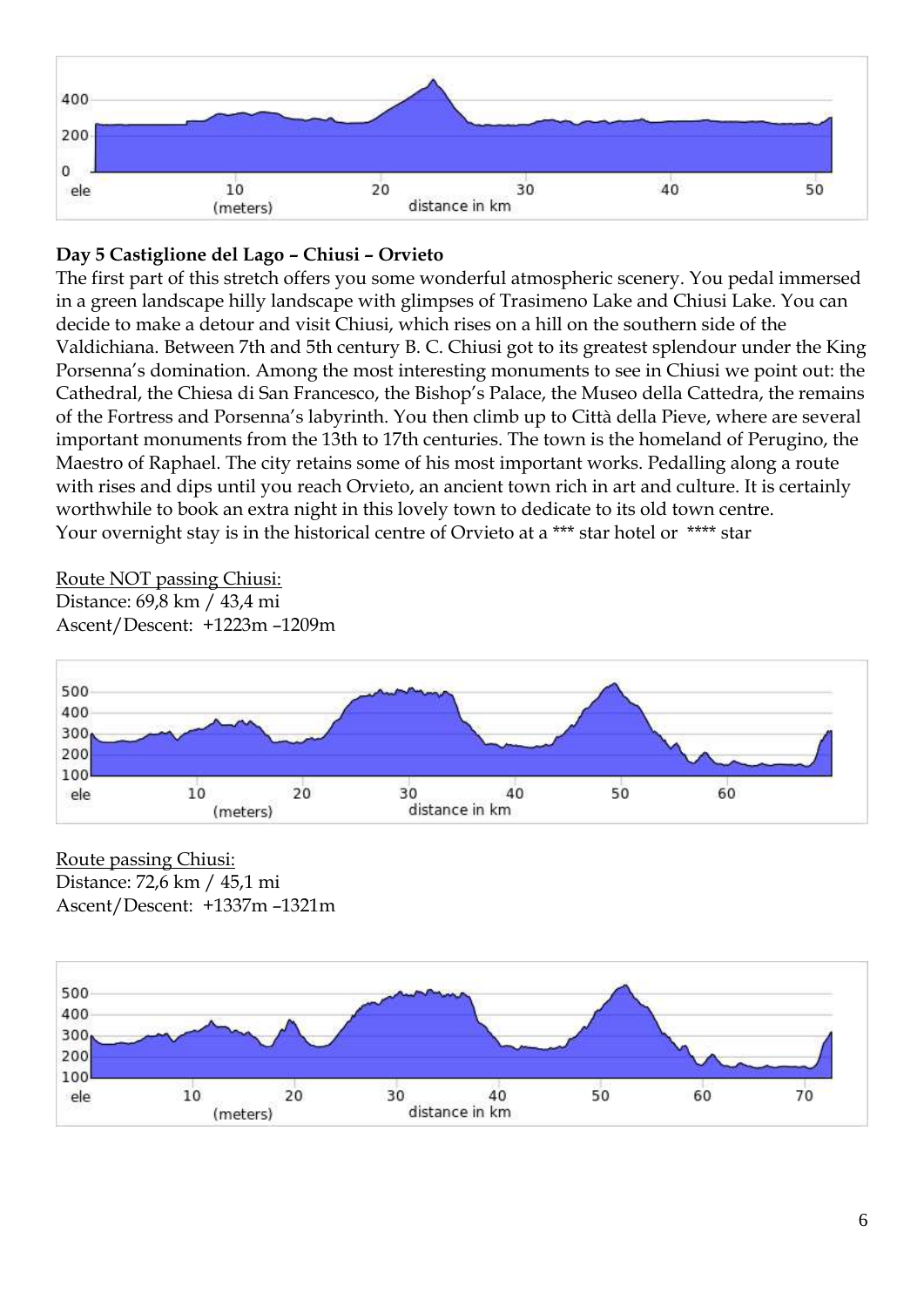# **Day 6 Orvieto –Todi**

Before leaving the splendid Umbrian town of Orvieto don't forget to visit the Duomo, a masterpiece of Italian Gothic architecture. Its façade is decorated with magnificent bas-reliefs and sculptures designed by the Sienese architect Lorenzo Maitani. Also not to be missed are the Pozzo di San Patrizio, a great work of hydro engineering built by request of Pope Clement VII to ensure a water supply to the town in the case of a siege. He had taken refuge in Orvieto during the Sack of Rome in 1527.

In the saddle once more, you leave Orvieto to reach a panoramic road by Lake Corbara. Pedal slowly, enjoy all the shades of colour nature offers you and stop to breathe the fresh air. If you are a keen historian remember that near here, where the Paglia and Tiber rivers meet are the remains of what was an important river port in Roman times (The Roman Port of Pagliano).

Today's ride finishes in Todi, which in 1992 Prof. Richard S. Levine of U.S. Kentucky University defined as "the most livable town in the world". Todi is another Etruscan town, but was founded between the 8th and 7th centuries BCE by the Umbri (whose settlements were on the other side of the Tiber from the Etruscans) and named Tutere, which means 'boundary town'. In 340 BCE, the town developed significantly when it was conquered by the Romans. It acquired the name 'Colonia Julia Fida Tuder (1st century BCE) and was granted the right to mint its own currency. The town's most beautiful Roman constructions were built after it became part of the Roman Clustumina tribe.

Overnight stay in Todi at a \*\*\* star hotel or \*\*\*\* hotel

Distance: 45,4 km / 28,2 mi Ascent/Descent: +1014m –1035m

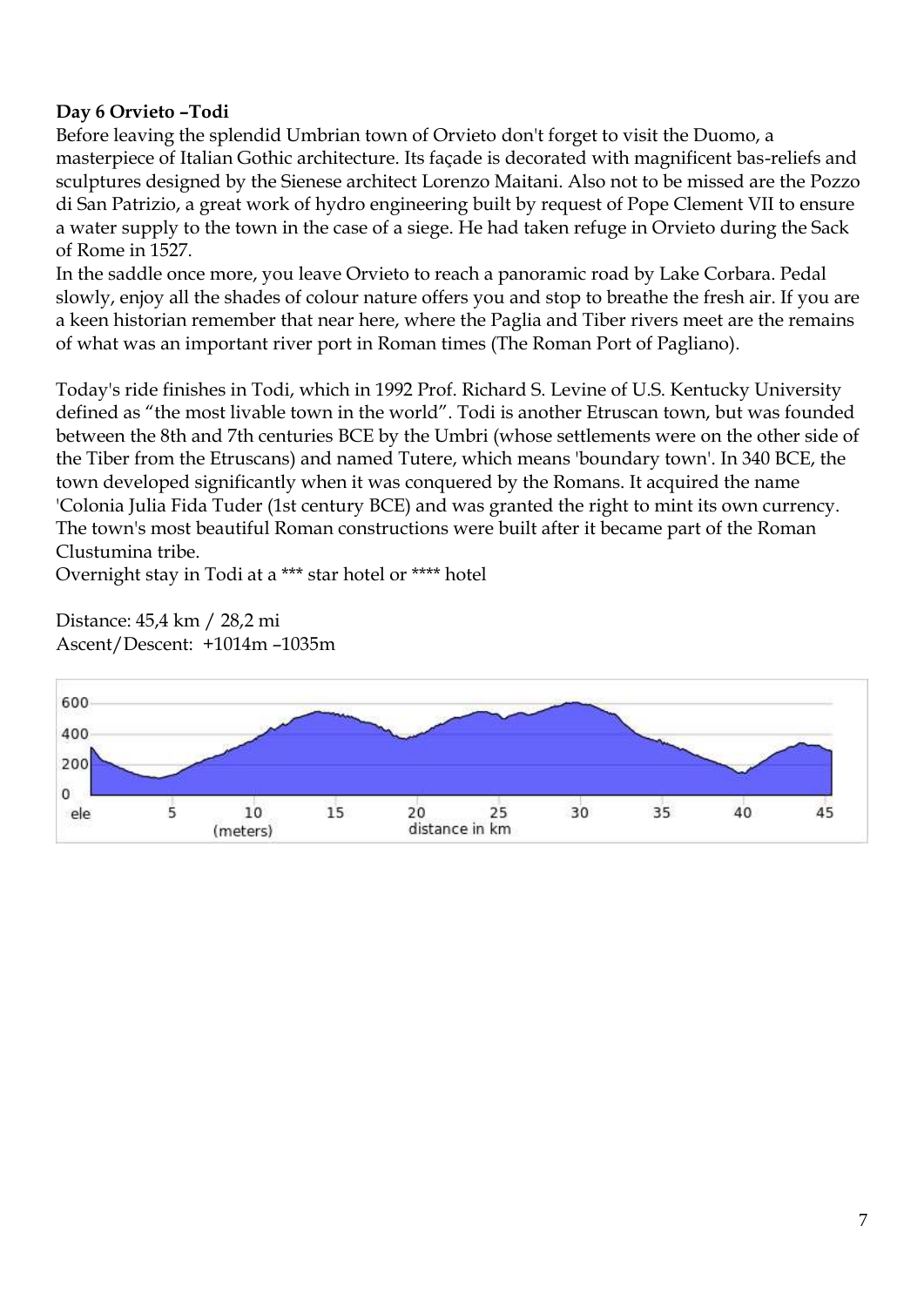

#### **Day 7 Todi – Bevagna – Cannara – Assisi**

In the morning, you leave Todi and pedal through a hilly landscape of farmed fields and vineyards to get to Bevagna. This charming medieval village, listed as one of the most beautiful villages in Italy, is rich in art, history and cultural events that celebrate folklore and traditions (such as the 'Mercato delle Gaite'). If you visit the village starting from the upper part, you find some important Roman monuments dating back to the 1st -2nd century AC. You can see the remains of the Roman forum and of a Roman temple with half columns and pilasters. Not far from this is the site of the Roman baths, of which the frigidarium remains. This is decorated with a very fine mosaic in black and white tiles with designs inspired by the sea. Walking along the narrow streets, you come across the Roman theatre, of which evident, significant signs are still visible, and which determines the curve of the houses built on the remains of this great civilization. The other buildings are of medieval and renaissance origin and demonstrate a perfect example of architectural harmony between the forces of municipal hegemony and ecclesiastical power. Leaving Bevagna you pass through lush, fertile land which belongs to the Sagrantino DOCG area. This is a wine with definite character and intense flavour, which is famous worldwide. Your route takes you to Cannara, which rises on the left bank of the Topino River and is situated almost at the centre of the Valle Umbra in an area which in ancient times was wetland (known to the Romans as Lacus Umber). Cannara, in fact, derives its name from 'canna' (cane), an aquatic plant that still thrives today. Historians reckon that the first settlements in this marshy area were founded in around 1000 C.E.

You are now coming to the end of this evocative journey through the art, history and nature of the two unique and uncontaminated regions of Umbria and Tuscany. The last stretch of your trip brings you back to Assisi. Overnight stay in Assisi at a \*\*\* star hotel or \*\*\*\* star hotel

Distance: 54,7 km / 34 mi Ascent/Descent: + 1049m – 951m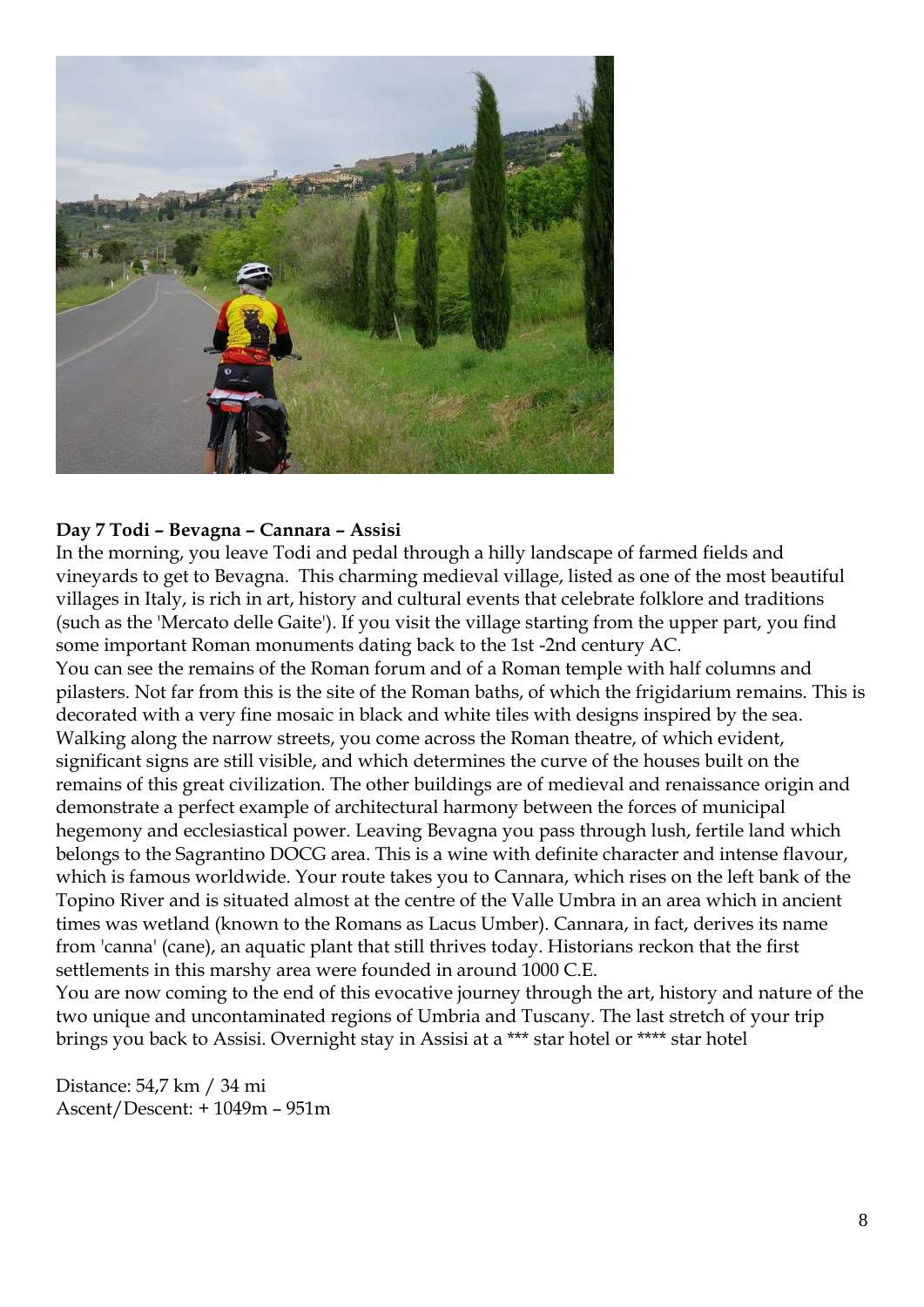

**Day 8 End of the tour after breakfast**



## **Daily program of the 10-day / 9-night tour**

Day 1 see programme 8 day tour Day 2 see programme 8 day tour Day 3 see programme 8 day tour Day 4 see programme 8 day tour

## **Day 5 Castiglione del Lago-Città della Pieve**

Leaving Castiglione del Lago, you say goodbye to Lake Trasimeno. You cycle through a rural undulating landscape until the Etruscan town of Chiusi, which rises on a hill on the southern side of the Valdichiana. Between 7th and 5th century B. C. Chiusi got to its greatest splendour under the King Porsenna's domination. Among the most interesting monuments to see in Chiusi we point out: the Cathedral, the Chiesa di San Francesco, the Bishop's Palace, the Museo della Cattedra, the remains of the Fortress and Porsenna's labyrinth. You then climb up to Città della Pieve, where are several important monuments from the 13th to 17th centuries. The town is the homeland of Perugino, the Maestro of Raphael. The city retains some of his most important works. Your overnight stay is in a \*\*\*\* star hotel

Distance: 30,4 km / 18,9 mi Ascent/Descent: +625m –423m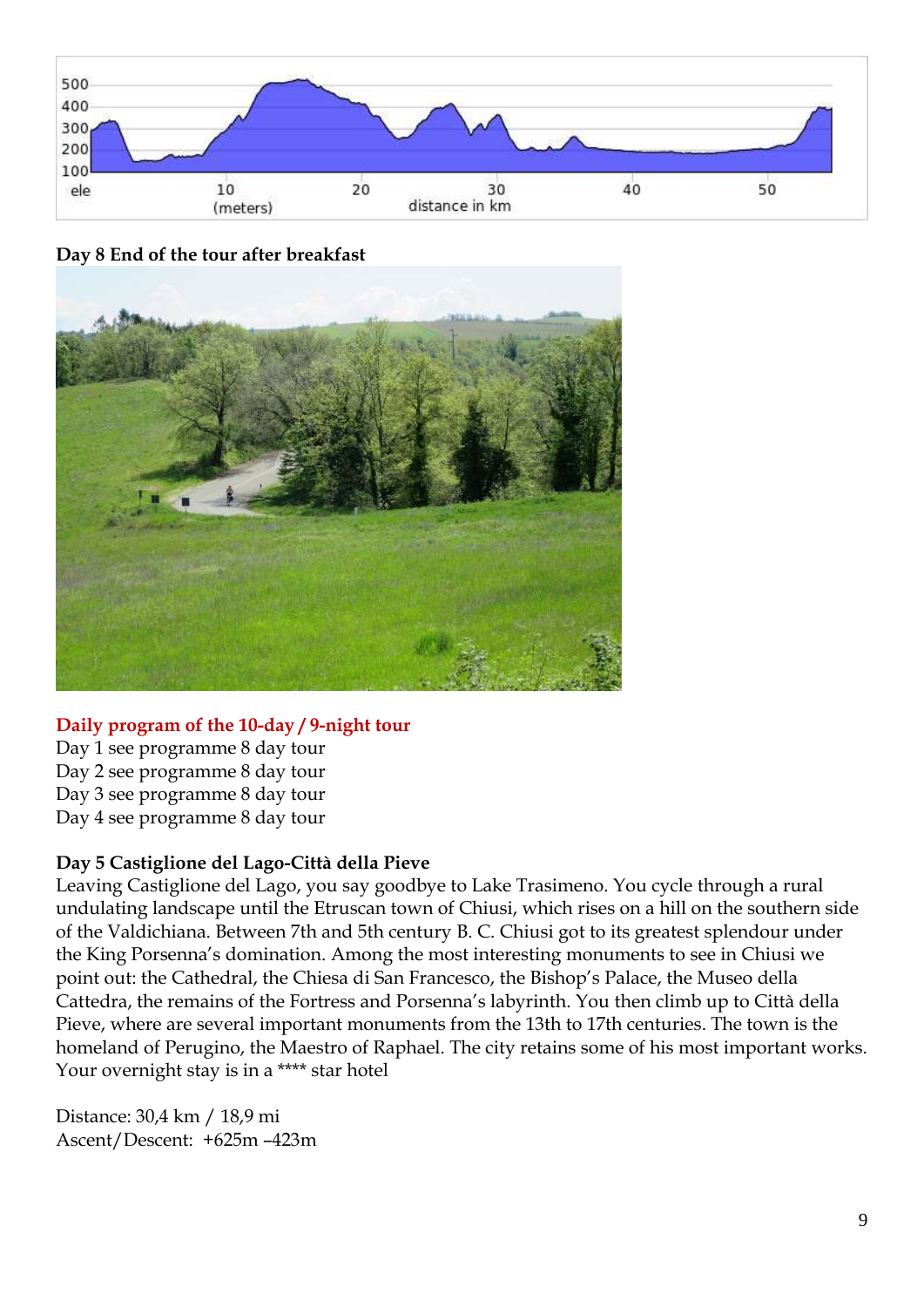

# **Day 6** C**ittà della Pieve-Orvieto**

You leave Città della Pieve and pedalling along a route with rises and dips until you reach first the small town of Fabbro and then Orvieto, an ancient town rich in art and culture. It is worthwhile to book an extra night in this lovely town. Interesting to visit is the Duomo, a masterpiece of Italian Gothic architecture. Its façade is decorated with magnificent bas-reliefs and sculptures designed by the Senesce architect Lorenzo Maitani. Also not to be missed are the Pozzo di San Patrizio, a great work of hydro engineering built by request of Pope Clement VII to ensure a water supply to the town in the case of a siege. He had taken refuge in Orvieto during the Sack of Rome in 1527.

Your overnight stay is in the historical centre of Orvieto at a \*\*\* star hotel or \*\*\*\* star



Distance: 42,8 km / 26,6 mi Ascent/Descent: +721m –913m

**Day 7** see day 6 programme 8 day tour

# **Day 8 Todi-Bevagna**

Also today, you pedal through a hilly landscape of farmed fields and vineyards to get to Bevagna. This charming medieval village, listed as one of the most beautiful villages in Italy, is rich in art, history and cultural events, which celebrate folklore and traditions (such as the 'Mercato delle Gaite'). You can see the remains of the Roman forum and of a Roman temple with half columns and pilasters. Not far from this is the site of the Roman baths, of which the frigidarium remains. This is decorated with a very fine mosaic in black and white tiles with designs inspired by the sea. Walking along the narrow streets, you come across the Roman theatre, of which evident and significant signs are still visible and which determines the curve of the houses built on the remains of this great civilization. The other buildings are of medieval and renaissance origin and demonstrate a perfect example of architectural harmony between the forces of municipal hegemony and ecclesiastical power. You will stay in the centre in a \*\*\* or \*\*\*\* star hotel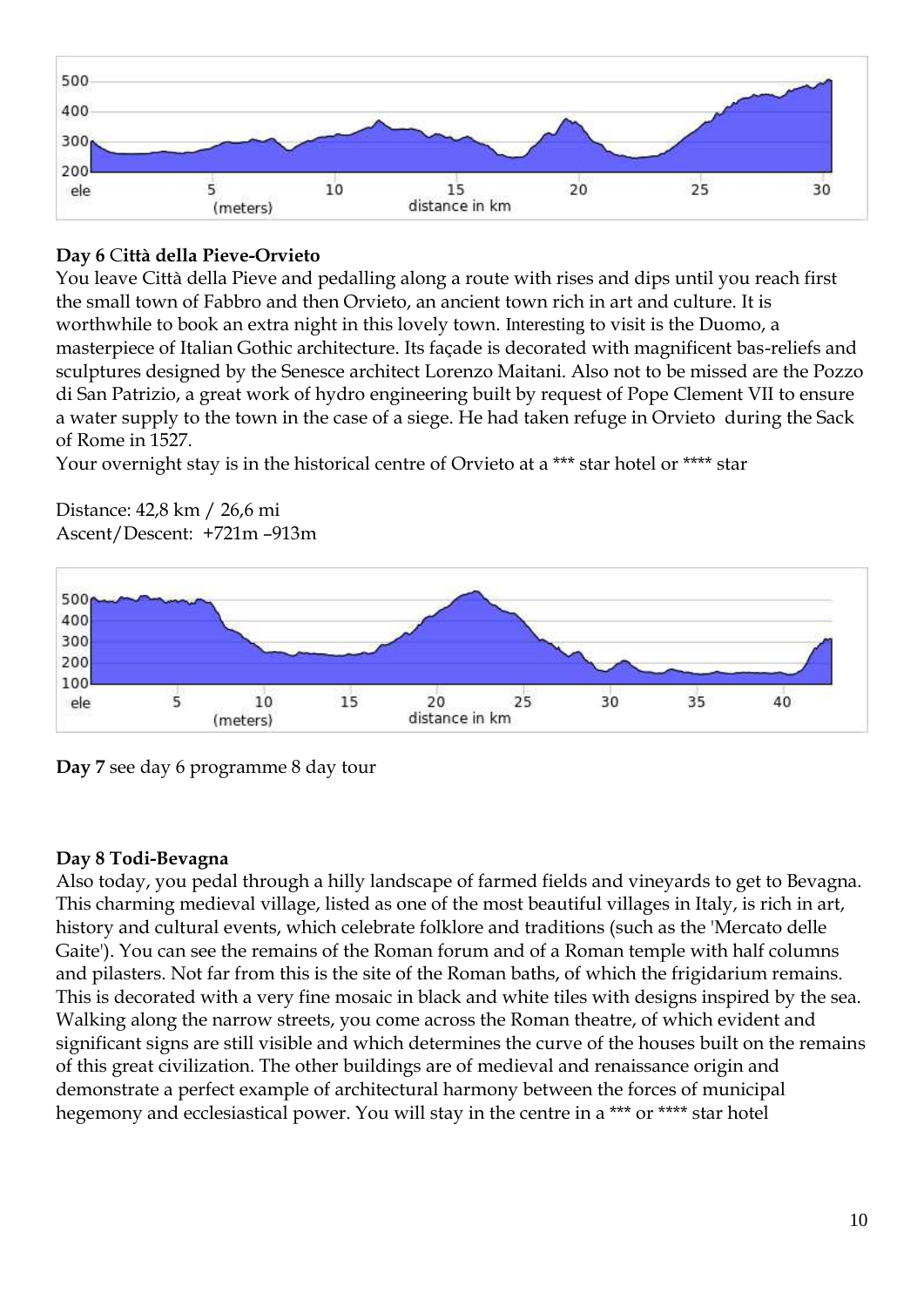

## **Day 9 Bevagna –Montefalco - Spello – Assisi**

Leaving Bevagna you go to Montefalco cycling through lush, fertile land which belongs to the Sagrantino DOCG area. This is a wine with definite character and intense flavour, which is famous worldwide. In addition, Montefalco is a hilltop town, called the balcony of the Valle Umbra, because of its stunning views over the valley. The town has a nice museum in the Saint Francis church. Then you descend into the valley and you pass Foligno, a lively town famous for its cosy restaurants and shopping streets. Your route takes you to Spello, another medieval town, which is well preserved, like Assisi. It has Roman past and the museum of Mosaics is certainly a visit worth. A panoramic road amongst olive groves will bring you back to Assisi, start point of this tour.

Distance: 36,7 km / 22,8 mi Ascent/Descent: + 563m – 388m



# **Day 10 End of tour after breakfast**

## **Rates per person 2022**

|                                      | <b>Price in Euro</b> |
|--------------------------------------|----------------------|
| 8 days classic hotel da Angelo **    |                      |
| In double room B&B                   | 662,00               |
| Single room B&B                      | 782,00               |
| 3° person in triple B&B              | 330,00               |
| Half Board supplement                | 150,00               |
|                                      |                      |
| 8 days classic hotel la Terrazza *** |                      |
| In double room B&B                   | 710,00               |
| Single room B&B                      | 850,00               |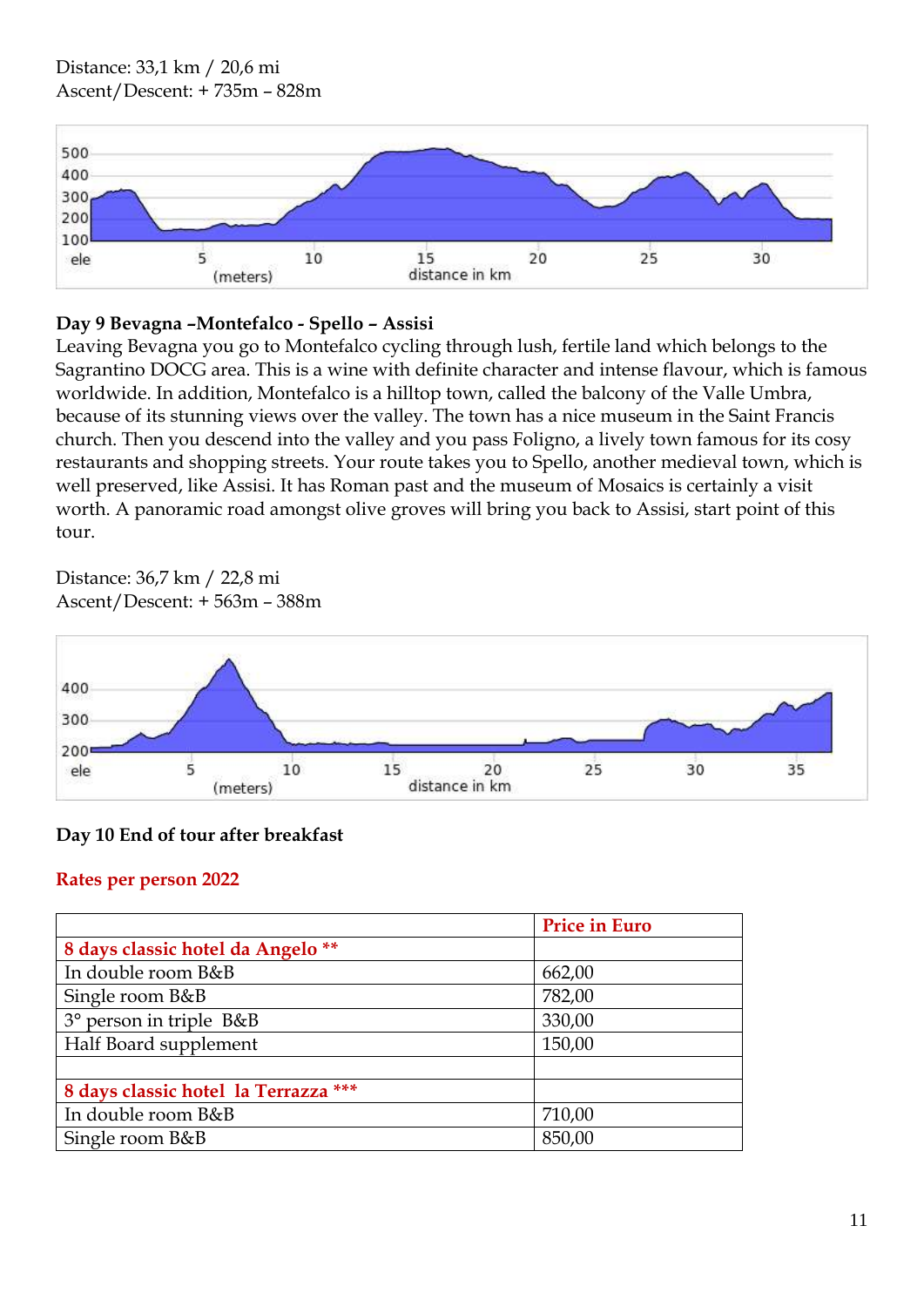| 3° person in triple B&B               | 370,00               |
|---------------------------------------|----------------------|
| Half Board supplement                 | 164,00               |
|                                       |                      |
| 8 days superior hotel                 | <b>Price in Euro</b> |
| In double room B&B                    | 850,00               |
| Single room B&B                       | 1.068,00             |
| 3° person in triple B&B               | 425,00               |
| Half Board supplement (5 dinners)     | 140,00               |
| Bike rental Hybrid                    | 85,00                |
| Road bike in carbon                   | 190,00               |
| Bike rental e-bike                    | 190,00               |
| Helmet                                | 5,00                 |
|                                       |                      |
| 10 days classic hotel da Angelo **    | <b>Price in Euro</b> |
| In double room B&B                    | 862,00               |
| Single room B&B                       | 1.057,00             |
| 3° person in triple B&B               | 510,00               |
| Half Board supplement (9 dinners)     | 212,00               |
|                                       |                      |
| 10 days classic hotel la Terrazza *** | <b>Price in Euro</b> |
| In double room B&B                    | 905,00               |
| Single room B&B                       | 1.120,00             |
| 3° person in triple B&B               | 545,00               |
| Half Board supplement (9 dinners)     | 225,00               |
|                                       |                      |
| 10 days superior hotel                | <b>Price in Euro</b> |
| In double room B&B                    | 1.127,00             |
| Single room B&B                       | 1.430,00             |
| 3° person in triple B&B               | 593,00               |
| Half Board supplement (7 dinners)     | 218,00               |
|                                       |                      |
| Bike rental Hybrid                    | 95,00                |
| Road bike in carbon                   | 230,00               |
| Bike rental e-bike                    | 230,00               |
| Helmet                                | 5,00                 |

## **Included in the tour**:

- 7 or 9 nights in hotels according to the category with breakfast
- Luggage transportation
- If booked half board 7 or 9 dinners (classic hotel) 5 or 7 dinners (superior hotel / not in Castiglione del Lago & Orvieto) / exclusive drinks
- Client assistance
- Route instructions, tourist information and maps
- Tracks for gps or mob App (On request before starting of tour)
- Route briefing